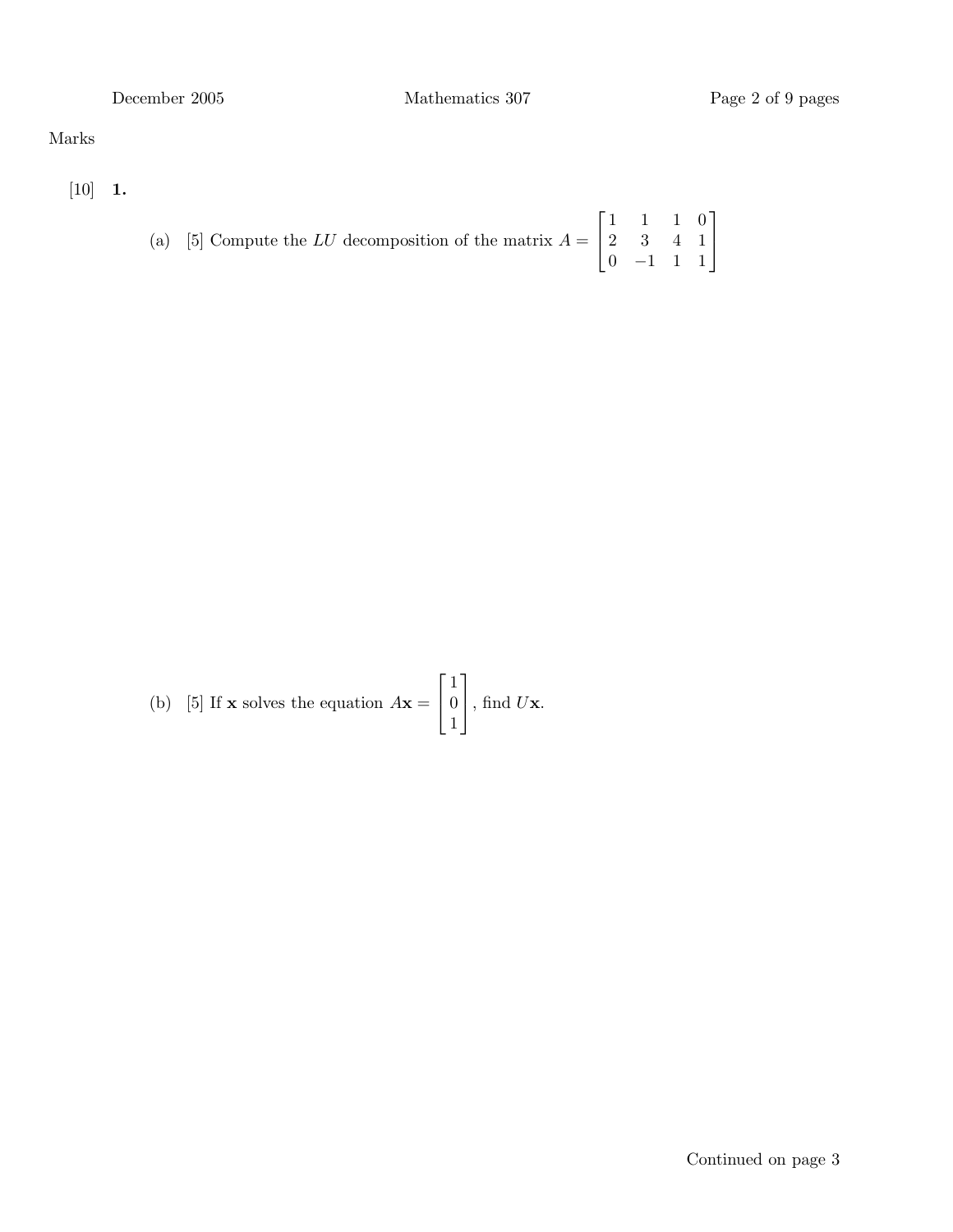$[10]$  **2.** 

(a) [5] Compute the rank of  $\lceil$  $\overline{1}$ 1 2 3 2 3 4 3 4 5 1 . What are the dimensions of the nullspace, the column space, the row space, and the left nullspace?

| (b) [5] Find an orthogonal basis for the space spanned by $\begin{bmatrix} 0 \\ 1 \\ 2 \\ 3 \end{bmatrix}$ , $\begin{bmatrix} 0 \\ 2 \\ 3 \\ 4 \end{bmatrix}$ , $\begin{bmatrix} 0 \\ 3 \\ 4 \\ 5 \end{bmatrix}$ in $R^4$ . |  |  |  |
|-----------------------------------------------------------------------------------------------------------------------------------------------------------------------------------------------------------------------------|--|--|--|
|                                                                                                                                                                                                                             |  |  |  |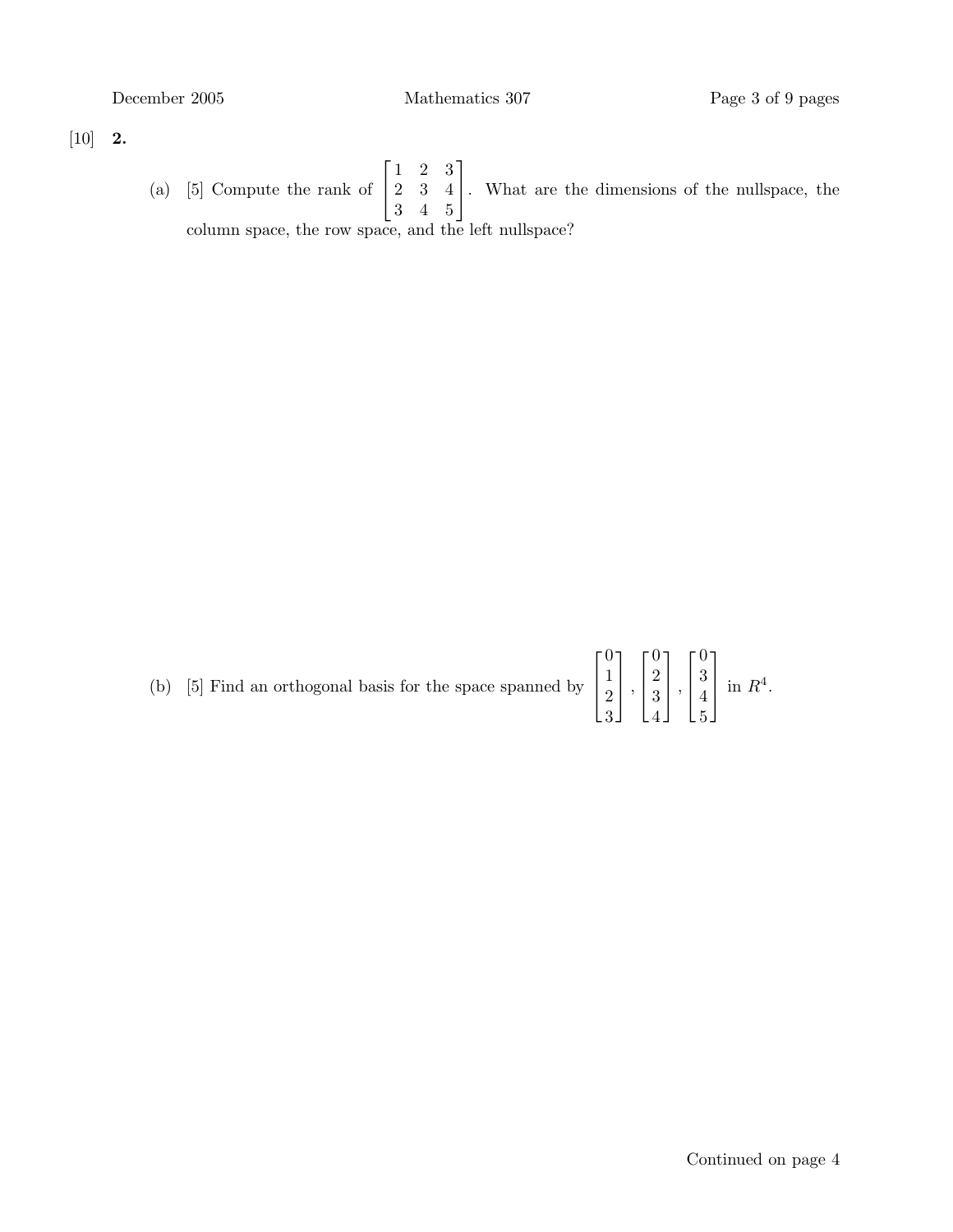December 2005 Mathematics 307 Page 4 of 9 pages

- [21] 3. Decide whether each of the following statements is true or false. You need not give a reason. All matrices in this question are square  $(n \times n)$ .
	- (a) [3] If  $A = A^{-1}$  then every eigenvalue of A is either 1 or -1.
	- (b) [3] The diagonal entries of an upper triangular matrix are its eigenvalues.
	- (c) [3] Eigenvalues of an anti-symmetric matrix (i.e.,  $A<sup>T</sup> = -A$ ) are negative.
	- (d) [3] If S is any invertible matrix, then A and  $SAS^{-1}$  have the same determinant.
	- (e) [3] If U and V are orthogonal and  $A = U\Sigma V^T$  then A and  $\Sigma$  have the same eigenvalues.
	- (f) [3] If 2 is an eigenvalue of A then 6 is an eigenvalue of  $A + A^2$ .
	- (g) [3] If  $A = LU$  is the LU decomposition of A, then A and U have the same eigenvalues.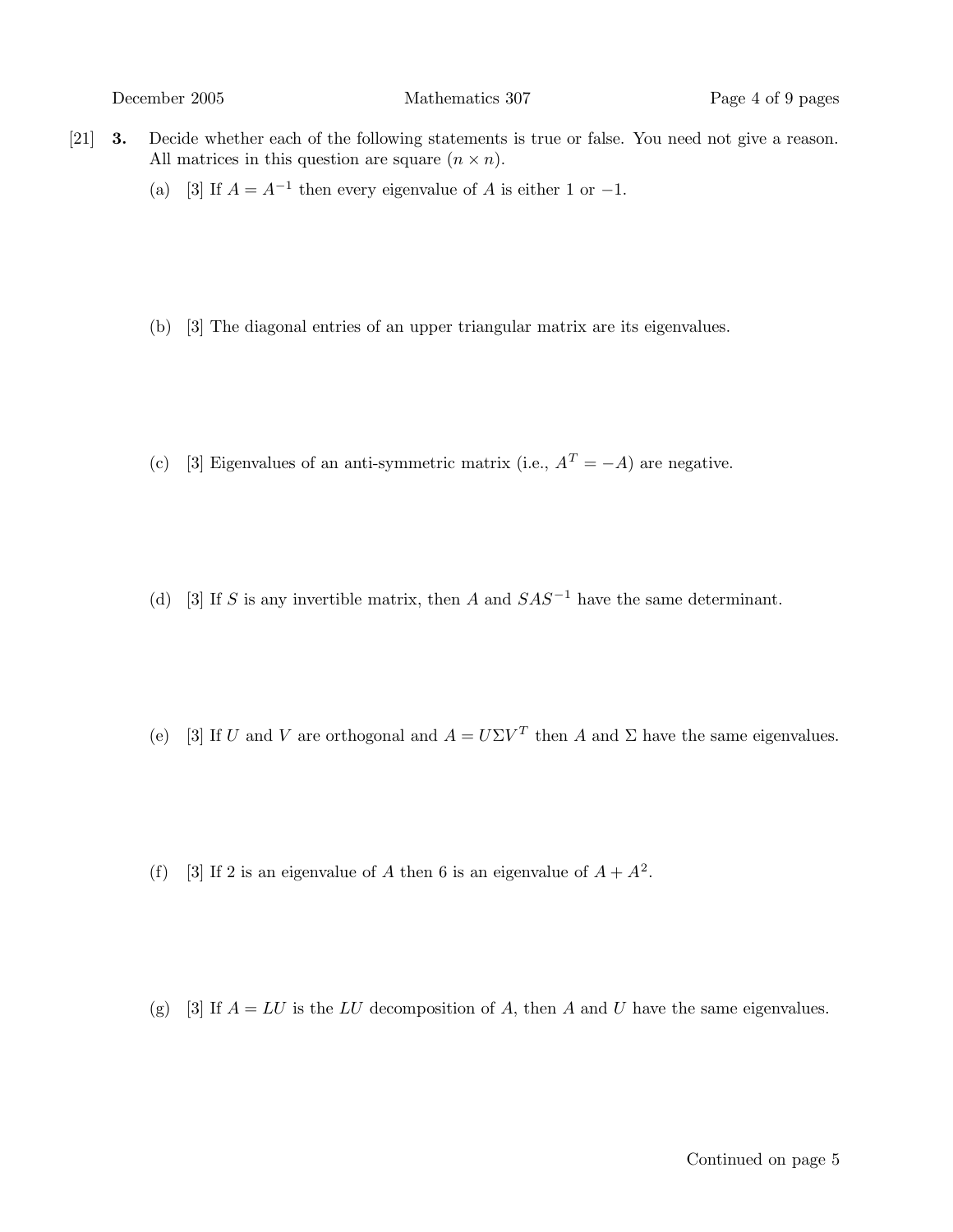[15] 4.

(a) [10] Show that 
$$
e^{A+B} \neq e^A e^B
$$
 for  $A = \begin{bmatrix} 0 & 0 \\ 1 & 0 \end{bmatrix}$  and  $B = \begin{bmatrix} 0 & 1 \\ 0 & 0 \end{bmatrix}$ . (Hint:  $\begin{bmatrix} 0 & 1 \\ 1 & 0 \end{bmatrix} = \frac{1}{2} \begin{bmatrix} 1 & 1 \\ 1 & -1 \end{bmatrix} \begin{bmatrix} 1 & 0 \\ 0 & -1 \end{bmatrix} \begin{bmatrix} 1 & 1 \\ 1 & -1 \end{bmatrix}$ )

(b) [5] Let A and B be any two  $n \times n$  matrices. Show that if  $\lambda$  is an eigenvalue of AB and  $\lambda \neq 0$  then  $\lambda$  is also an eigenvalue of BA.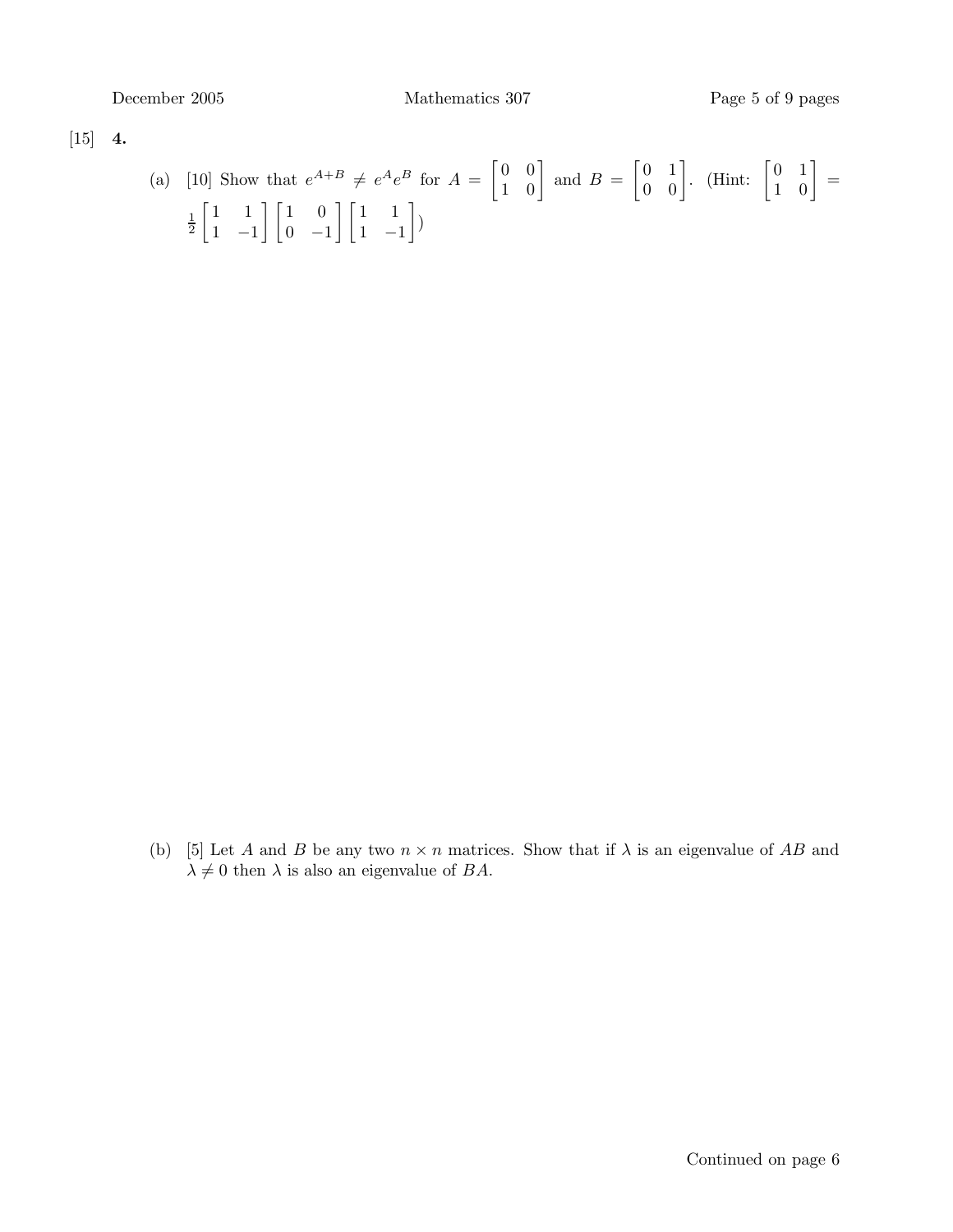[12] **5.** Let X be the subspace in three dimensional space  $\mathbb{R}^3$  containing all vectors perpendicular to  $\lceil 1 \rceil$  $\begin{pmatrix} 1 \\ 1 \end{pmatrix}$ 1 1 . Let L be the linear transformation defined by first projecting a vector onto the  $x-y$ plane and then projecting the resulting vector onto  $X$ .

(a) [4] Show that the vectors 
$$
\mathbf{v_1} = \begin{bmatrix} 1 \\ -1 \\ 0 \end{bmatrix}
$$
 and  $\mathbf{v_2} = \begin{bmatrix} 0 \\ 1 \\ -1 \end{bmatrix}$  form a basis for X.

(b) [4] Find the  $3 \times 3$  matrix the represents L as a linear transformation from  $\mathbb{R}^3$  to  $\mathbb{R}^3$ 

(c) [4] If **x** lies in X then so does  $L(\mathbf{x})$ . This means that L defines a linear transformation from  $X$  to  $X$ . Find the matrix of this transformation with repsect to the basis in part (a).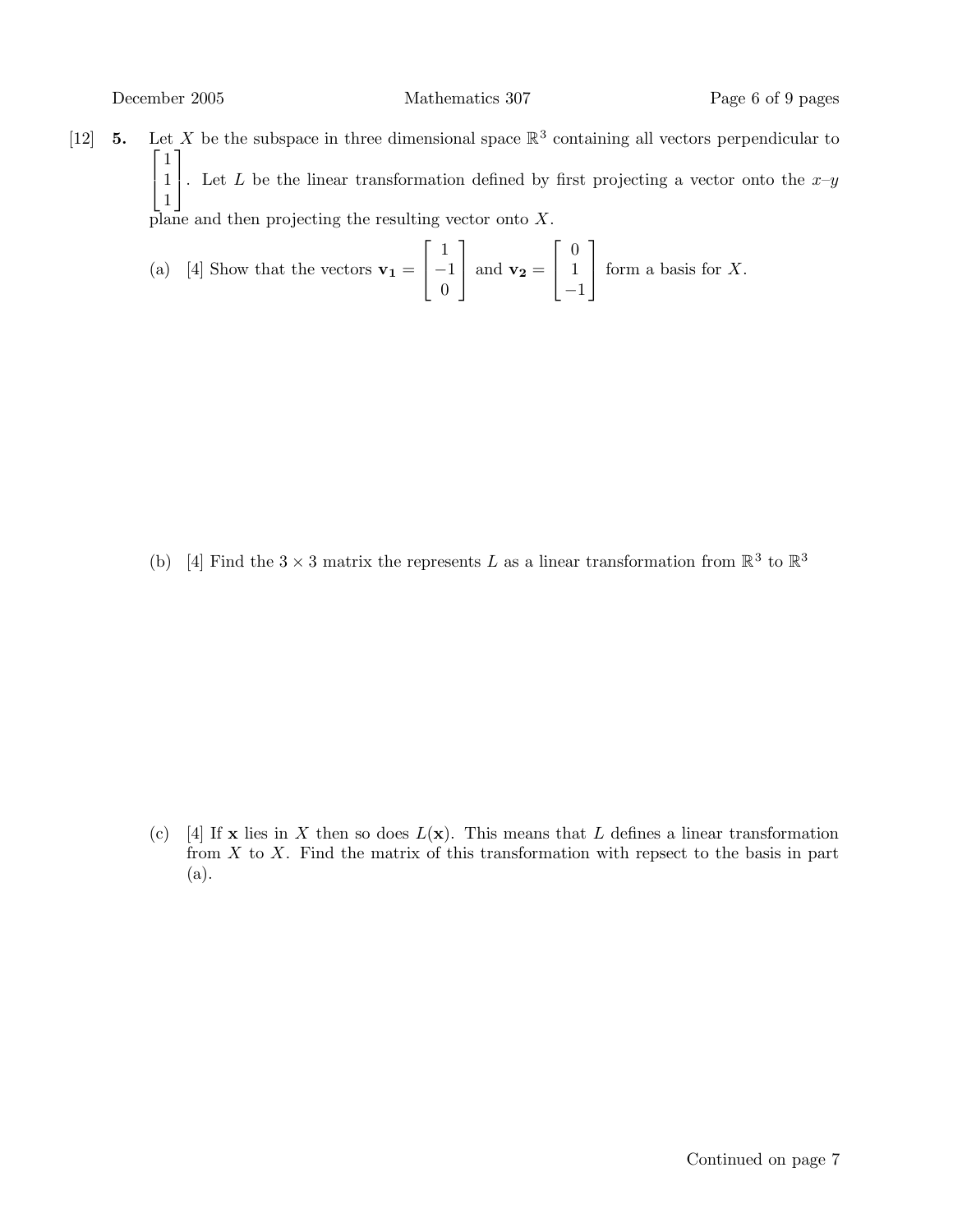- [10] **6.** Consider the differential equation  $\mathbf{x}'(t) = \begin{bmatrix} -1 & -\alpha \\ 1 & 1 \end{bmatrix}$  $1 -1$  $\mathbf{x}(t)$ .
	- (a) [5] For what values of  $\alpha$  is the system stable, neutrally stable or unstable?

(b) [5] Find the matrix exponential  $e^{tA}$  when  $\alpha = 4$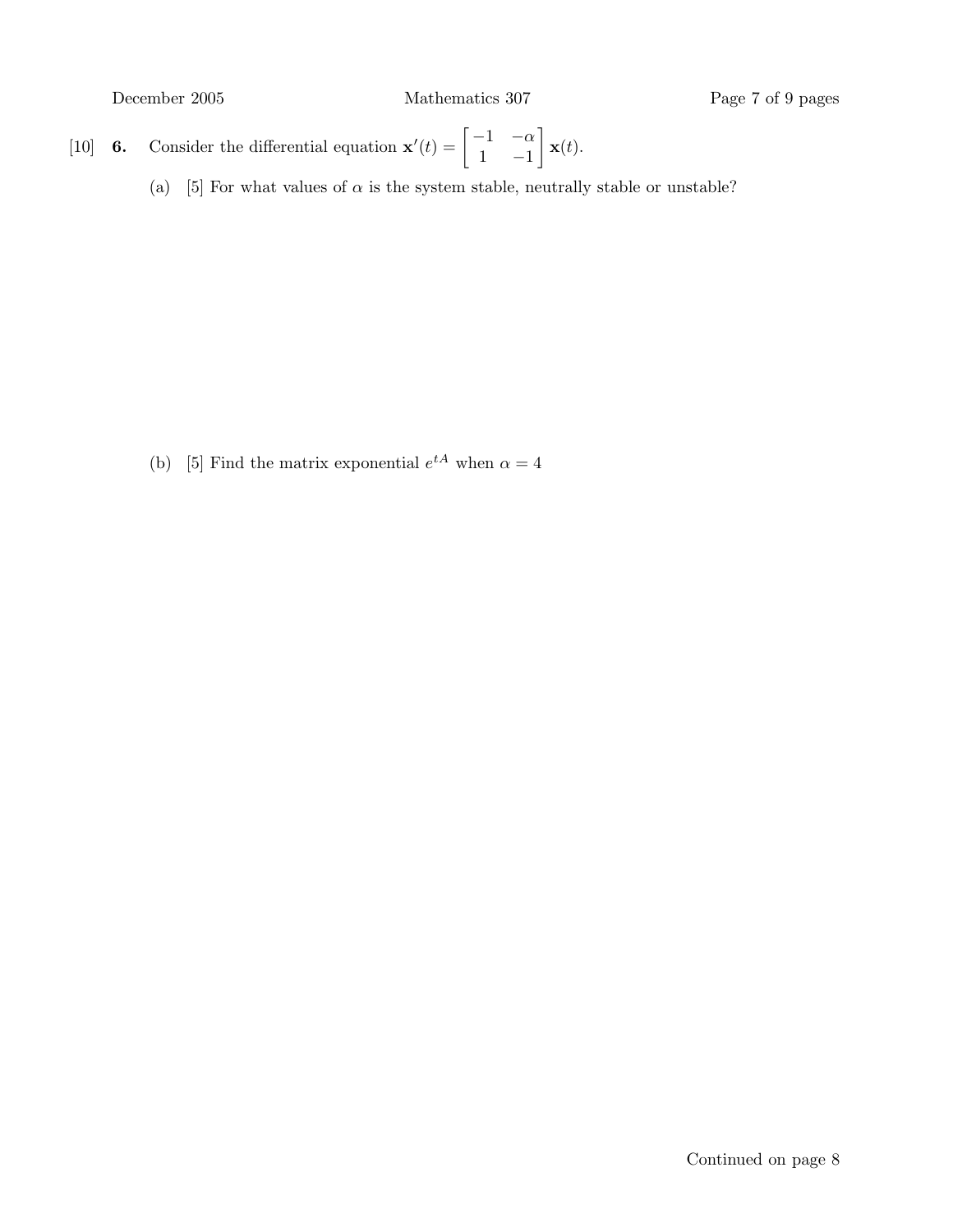[10] 7. The equation

$$
\begin{bmatrix} 1 & 0 \\ 0 & 1 \\ 1 & 1 \end{bmatrix} \begin{bmatrix} x_1 \\ x_2 \end{bmatrix} = \begin{bmatrix} 1 \\ 2 \\ 3 \end{bmatrix}
$$

has no solution.

(a) [7] Find the "least squares" solution.

(b) [3] Explain in what way it is the best possible approximation to a solution.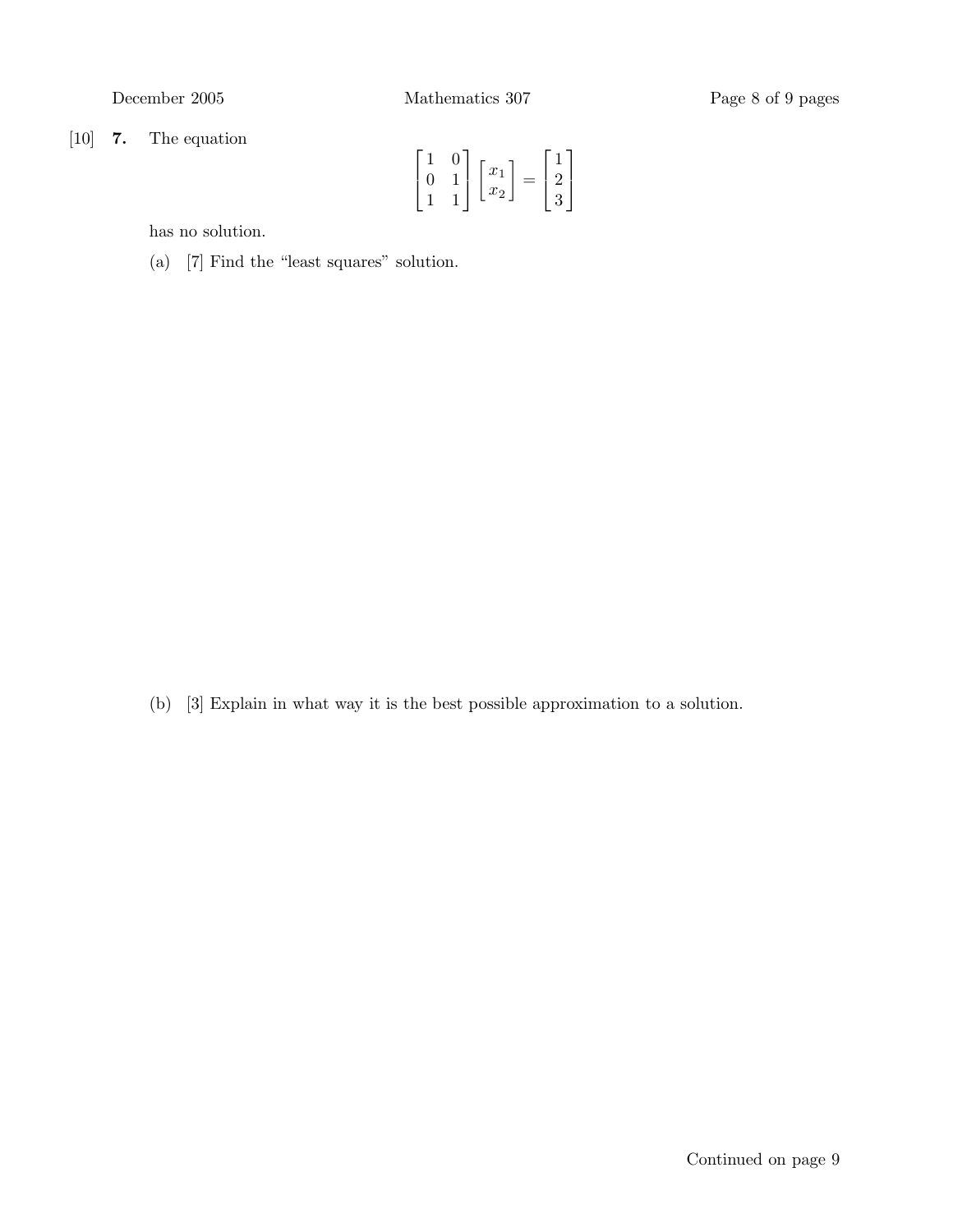$[12]$  8.

(a) [4]  $\lceil$ Find the 3 by 3 matrix A with eigensystem  $\lambda_1 = 1, \lambda_2 = 2/3, \lambda_3 = 0$  and  $v_1 =$  $\overline{1}$ 1 0 0 1  $\Big\}$ ,  $v_2 =$  $\sqrt{ }$  $\overline{1}$ 0  $1/\sqrt{2}$  $\frac{1}{\sqrt{2}}$ 1  $\Big\}$ ,  $v_3 =$  $\sqrt{ }$  $\overline{1}$ 0  $1/\sqrt{2}$  $\frac{-1}{\sqrt{2}}$ 1  $\vert \cdot$ 

(b) [4] Calculate 
$$
A^{100} \begin{bmatrix} 1/3 \\ 1/3 \\ 1/3 \end{bmatrix}
$$
, up to negligible error.

(c) [4] What is the entry in the second row and second column of  $A^{100}$ ?